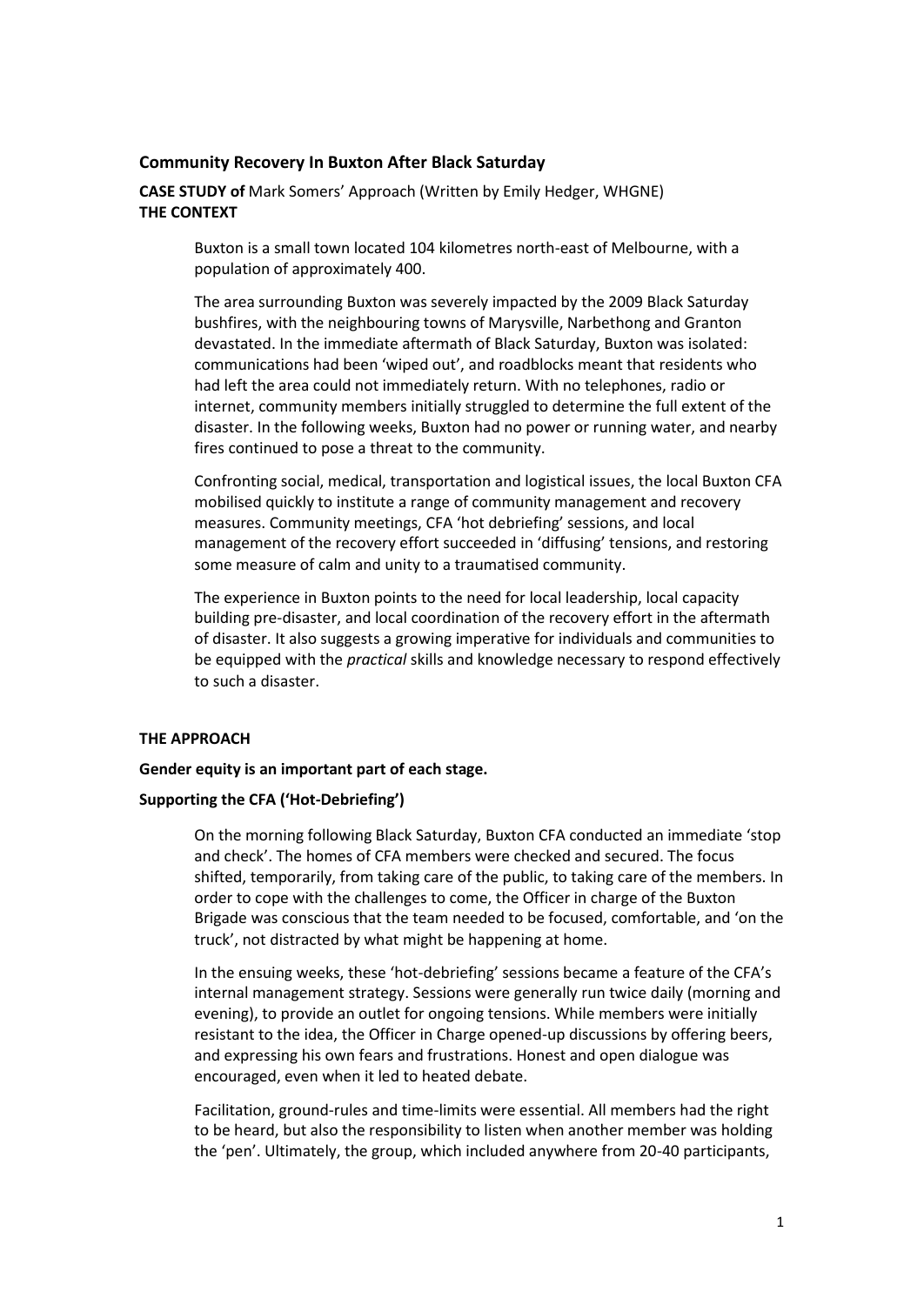managed itself through 'peer control', and the process became a key tool in diffusing tensions and managing emotional exhaustion.

#### **Roadblocks**

The roadblocks erected around Buxton posed significant problems. Resident fire fighters were needed to support the in-town crew, but those who had exited the area were prevented from returning. Food supplies were ultimately needed and, in one case, the roadblocks had separated parents from their children in the area.

The CFA initially applied orange dots (the only thing readily available) to car mirrors as identification. Later, unofficial CFA DSE ID Cards were issued to authorised people. An 'arm-band' system was eventually introduced, so fire fighters and their families could be identified at roadblocks. The fire truck, as a clearly recognisable and authorised vehicle, was used for medical and food transportation purposes. Operating within the coroner's exclusion zone for 32 days, the local CFA needed, and assumed, responsibility for authorising specific residents to return to town.

#### **Community Meetings & Information Provision**

Rumours were rife in Buxton in the aftermath of Black Saturday, and with limited communications and limited information, they fuelled community fear and anger. External CFA fire-presenters, who attended the first in a series of community meetings, were unable to address issues of direct concern to the local community.

Thereafter, the Buxton CFA convened a community meeting at 5.00pm each day, facilitated by the local Officer in Charge. All available information was provided to residents, from weather reports to Strike Team action plans. Wherever possible, the Officer in Charge sought out new information, in order to be able to confirm or dispel the circulating rumours.

Local leadership, and strong leadership, was of central importance. Residents wanted answers and information from a person both known and trusted, who was directly engaged in supporting the community. The meetings were well-received, well-attended (200 people initially attended, then this number reduced), and succeeded in diffusing a great deal community anger: 'it went from being an angry crowd, to being a very grateful crowd'.

Community meetings were run daily over a series of weeks, and were only concluded once an exit-strategy had been prepared, providing residents with 5 days' notice of the intention to conclude.

### **Counselling & Support Services**

The external counsellors and support agencies that entered Buxton in the aftermath of the fires, offered different approaches and received a mixed response.

Those who initiated contact with community members by offering practical assistance (e.g. making coffee, cooking the barbecue) were well-received. Those who assumed too much intimacy on first contact by asking 'How are you feeling?' were seen as intrusive. The preferred question was 'What can I do?' Even in an emergency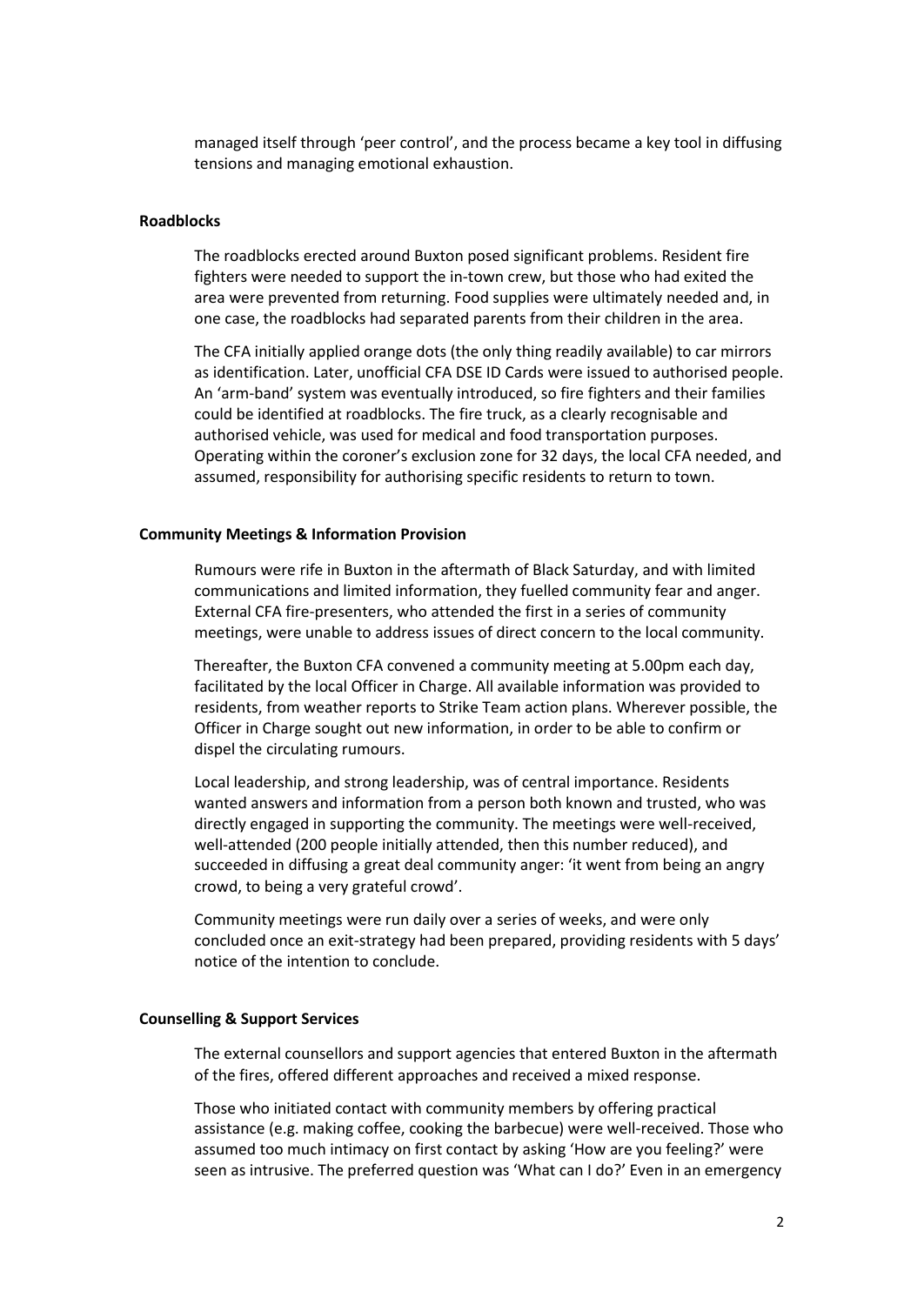situation, or perhaps *particularly* in an emergency situation, it was important to undertake some 'normal relationship-building', before initiating an intimate emotional exchange.

While many church representatives offered general support and counselling, some attempted to further a religious agenda. This was generally not perceived as useful.

Support services and Strike Teams who worked without appropriate consultation with the local CFA or community, caused frustration. While most Strike Teams were deployed by the local Officer in charge of the Buxton Brigade, others came in and 'just start doing stuff that was undoing the work that we'd already been doing'. In some cases, support services were offering 'to jump on the truck with us, saying 'We'll go with you and make sure you're okay on the fire ground'. This undermined the local CFA's existing coordinated efforts and, in some cases, was perceived as evidence of a voyeuristic curiosity in the events unfolding, or a desire to be part of things and 'have a look'.

Counsellors, support agencies and Strike Teams who worked in consultation with local CFA leaders, who kept the CFA advised of Strike Team plans and local conditions, and who worked in mindfulness of existing community relationships and recovery efforts, provided invaluable assistance.

#### **Creating a 'Town Centre'**

The Buxton Fire Station was quickly established as a central point of reference for community members. A medical clinic was established at the back of the station, portable toilets were transported to the site, counsellor's contact cards were made available, and both residents and external support services identified the fire station as the central location for information and engagement.

#### **Knowledge, Leadership & Agency**

In addition to social and emotional trauma and tensions, Buxton confronted the practical problems of waste-management, food and medical supply issues, and power outages.

Many of the strategies applied to address these issues relied on both strong leadership and individual agency. Agency could only be assumed, however, where people had the knowledge of 'what to do' and the skills to do it. Tasks such as transporting portable toilets from a local building site to the fire station, providing medical treatment, burying 60 ton of dead fish from the local Trout Farm, assuming control of community meetings, taking whatever measures necessary to obtain information, and giving instructions to police at roadblocks, required not only the ability to take leadership, but also a belief in the right, responsibility and capacity to do so.

The success of the CFA's recovery effort points to the need to build community capacity, self-reliance, networks, and local leadership, but also the need to equip communities with the practical skills and knowledge to respond to a disaster.

The Officer in charge of the Buxton Brigade (at the time of the fires) advocates for comprehensive fire-training for individuals and communities, not limited to a 'stay or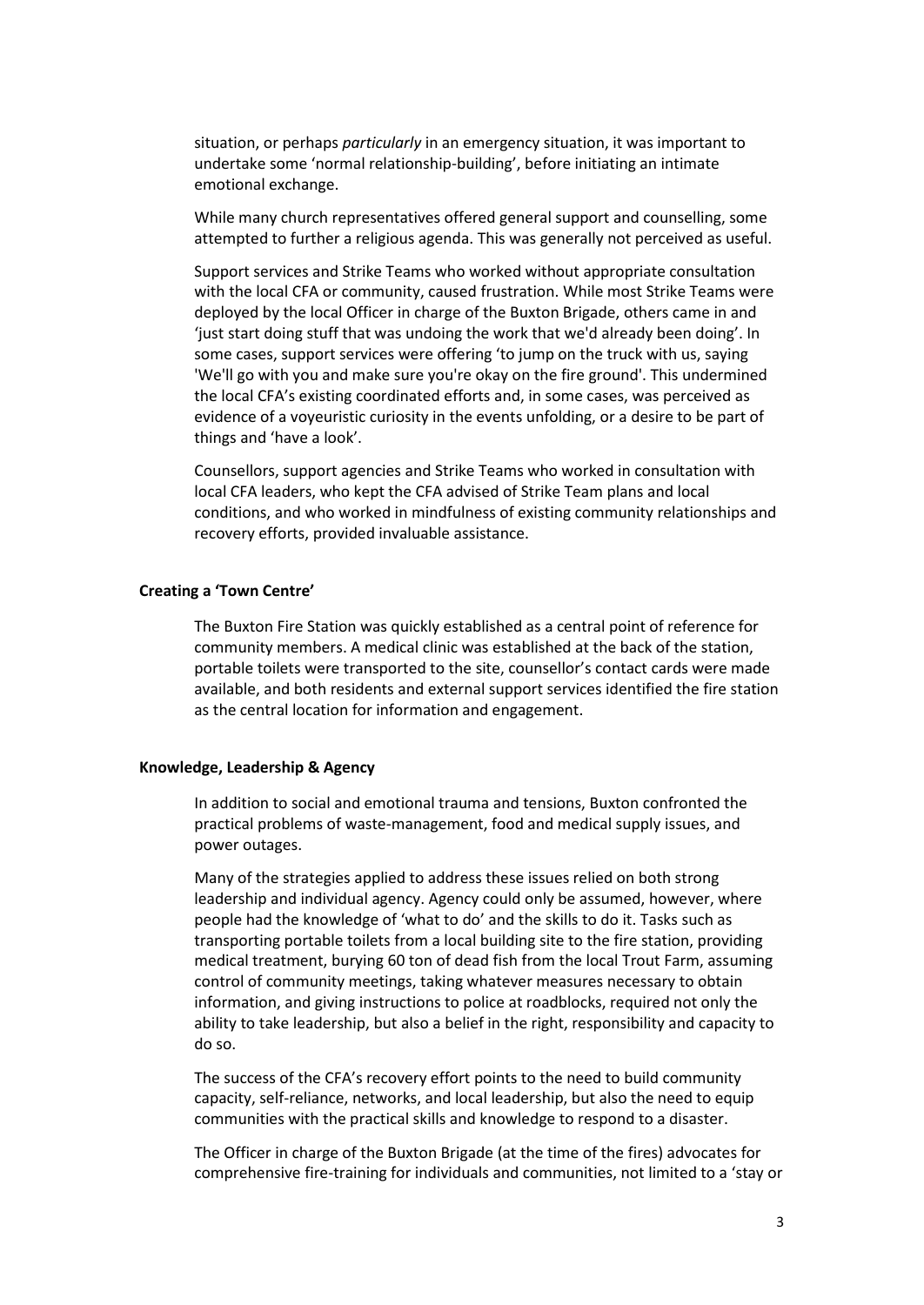go' fire plan. Individuals who are equipped with specific knowledge (e.g. Burnt out areas are safest in a fire emergency) are safer. Communities that are aware of the possible consequences of a disaster are not 'scared by too much information' but, rather, are both emotionally and practically equipped to respond. Communities that are asked to 'harden-up', to rely on their own resources, and are provided with realistic expectations of post-disaster response (e.g. CFA will not have the capacity to protect every property. Do not expect assistance for up to 3 days) are impelled to build and utilise their own resources and capacity. They are also given the *right* to act.

## **THE RECOMMENDATIONS**

# **Preparation for Individuals & Communities:**

- Promote self-reliance (e.g. See 'Harden-Up Queensland' campaign).
- Provide comprehensive disaster/post-disaster training to individuals and communities (not just CFA members). Equip individuals with practical skills and knowledge (e.g. Burnt out areas are safest in a fire emergency), rather than a fire-plan.
- Establish reasonable expectations pre-disaster (e.g. CFA will not have the capacity to protect every property. Do not expect assistance for up to 3 days).
- Build community relationships, networks and capacity before the disaster. Run Community Emergency Planning Groups to equip communities with strategies/practical tools for managing disaster.
- Establish appropriate methods of post-disaster intervention (e.g. local leaders may be more trusted and well-received than outsiders).
- Speak openly with communities about the consequences of disaster, the situations that are likely to arise, and the possible traumas. Do not hide behind confidentiality or fear of 'scaring' people with too much information.

# **Roadblocks:**

- Establish an 'Identification System' (i.e. cards or stickers) for approved individuals and vehicles.
- **Provide local community leader/s with the authority to approve particular entrants (e.g.** fire fighters who are needed on-site).
- Provide appropriately trained police officers to diffuse tensions at roadblocks, and to work *with* local communities.

# **Communication & Information:**

- Provide relevant local information to communities as early as possible.
- Conduct daily Community Meetings, facilitated by a local leader (CFA or other). Make Strike Team plans, area reports and weather reports available to local residents.
- Conduct daily (or twice daily) 'hot-debriefing' sessions for CFA members (and other emergency services). Allow members to voice their fears, concerns, divisions and resentments, but maintain timeframes and speaking/listening controls.
- Create a 'Town Centre' to provide residents with a central point for information, communication and engagement.